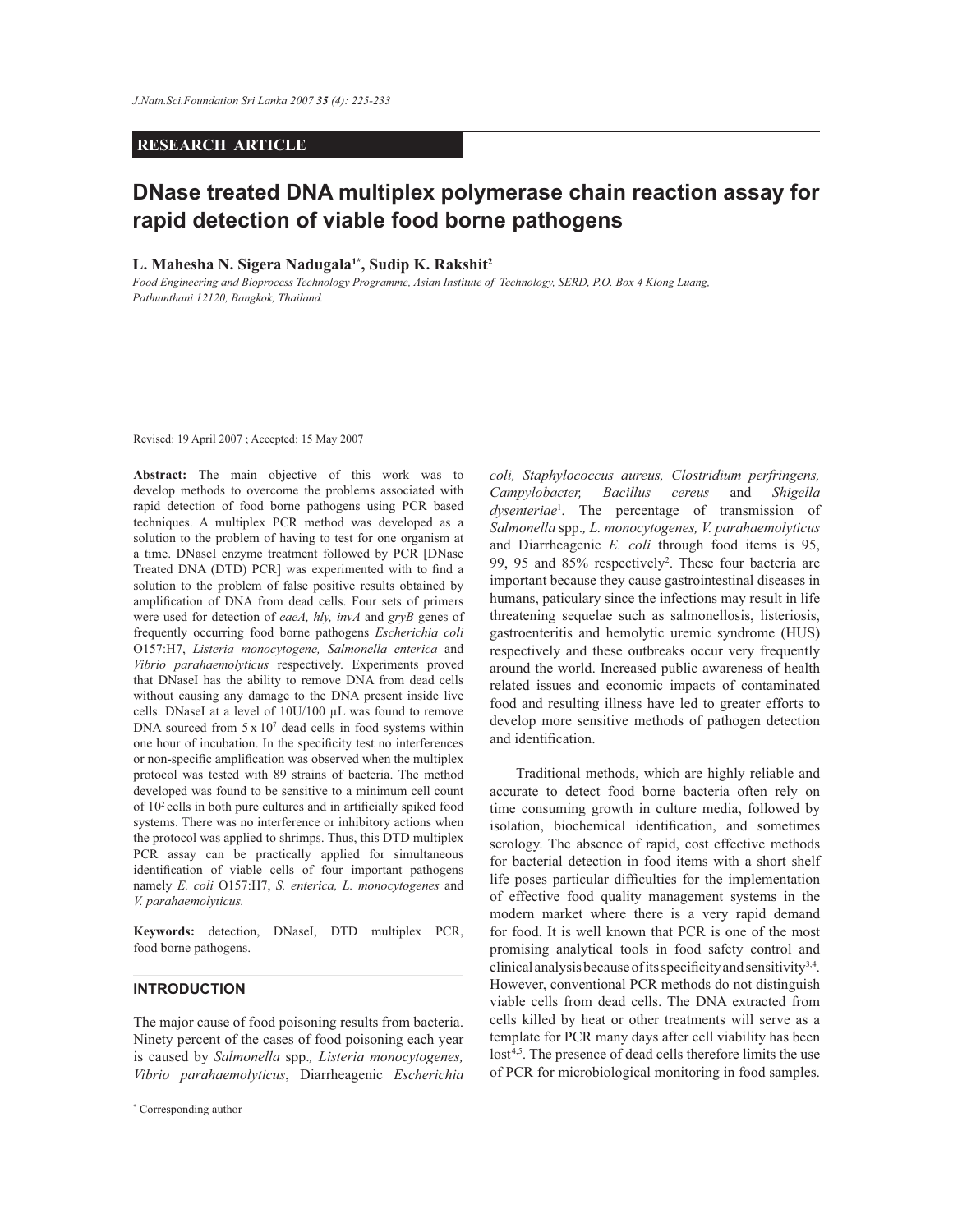Several authors have attempted to detect only viable cells by detection of mRNA using Reverse Transcriptase PCR (RT-PCR)<sup>6-9</sup>. DNA-PCR, however, has been found to provide stronger amplification signals compared to RT-PCR at the corresponding time points with the same PCR primer set, indicating a lower efficiency of RNA amplification compared to that of DNA<sup>3</sup> . The selective detection of viable but not dead bacteria is a major issue in nucleic acid-based diagnostics<sup>10</sup>. DNase treated DNA PCR (DTD PCR) methods have been attempted to eliminate such contaminating DNA from dead cells prior to the isolation of template DNA, to improve the overall fidelity of such detection methods<sup>11</sup>. In these preliminary experiments the harvested bacterial cells were exposed to crude DNaseI treatment to degrade the exogenous DNA released from completely lysed cells or the DNA still trapped in partially lysed cells. There is a need to prove that the DNA present inside the intact cells, which are likely viable cells, are spared.

 Although PCR is rapid and specific, the process could become cumbersome when applied to numerous samples with various potential targets. To minimize time and materials, primers can be combined in a single reaction tube to form a multiplex-PCR (MP-PCR)<sup>12</sup> which can simultaneously detect numerous target genes in a single sample.

 In this study we report the development of a cheaper, faster and more sensitive alternative method than the commonly used RT-PCR method, which is more reliable than the conventional DNA based PCR method for prediction of the presence of possible viable pathogens in food. We also report the development of a highly specific four gene targeted MP-PCR assay which would be useful for simultaneous detection of the four highly problematic food borne pathogens; *S. enterica, L. monocytogenes, V. parahaemolyticus* and *E. coli* O157:H7 targeting the following genes *inv*A*, hly, gry*B, *eae*A*,* respectively.

# **METHODS AND MATERIALS**

*Bacterial strains and culturing*: A total of eighty nine bacterial strains (Table 4) representing nine strains of *E. coli*, ten strains of *Listeria,* twelve strains of *Salmonella* and nineteen strains of *Vibrio* were included in this study. Additionally thirty nine strains of other bacteria which include food borne pathogens (closely related to target organisms and non related target organisms) and bacteria that are important in the food industry were also included. All strains were cultured in 10 mL of tryptic soy broth yeast extract medium (TSBYE) (Difco Laboratories, Detroit, MI, USA) and incubated under aerobic conditions overnight at  $36 \pm 1$ <sup>o</sup>C.

*DNA extracts preparation*: DNA extracts used as templates in PCR amplifications were prepared by Triton X-100 method. Bacterial DNA extracts were prepared according to the manufacturer's instructions (Easy DNA kit, Invitrogen Co., San Diego, USA).The procedure involved concentrating cells from a 7 mL aliquot of late log phase culture. The final DNA extract was dissolved in 50  $\mu$ L of ultra pure nuclease free water (Seromed ®).

*Preparation of heat killed cells*: In developing the DTD multiplex PCR system, heat treated cells were taken as the model cells to represent the "non cultivable cells" (dead cells with intact cell covering). According to preliminary experiments that were done in the Bioprocess lab in the Asian Institute of Technology, Thailand, it was proven that a heat treatment at 100  $^{\circ}$ C for 10 min in a constant temperature water bath produce dead cells with intact cell covering. Growth of the cells that were subjected to heat treatment was tested on TSBYE agar and cell covering was observed under light microscope.

*PCR primers*: Seven sets of primers were selected for this study based on the virulence gene sequences and other specific gene sequences, generating amplicons ranging from 285 to 1,087 bp in length (Table 1). The sequences of three primer sets (*O157, eaeA, gryB*) were obtained from reference materials and sequences of the other four primer sets *(ehxA, hly, invA, toxR)* were developed in the Bioprocess lab of Asian Institute of Technology, Thailand. Primers were prepared by Bioservice Unit of BIOTEC, Thailand and hydrated to a stock concentration of 100 pmole/ $\mu$ L using sterile TE buffer (10 mM Tris-HCl, 1mM EDTA). An aliquot of the primer stock solution was diluted to a working concentration of 50 pmole/µL using sterile TE buffer. The stock and working primer solutions were stored in 50 µL aliquots at -20 °C until required.

*Multiplex DNA amplification*: Multiplex PCR was performed in 50 µL reactions in 0.2 mL thin walled PCR tubes. The reaction mixtures contained 25 µL of Hotstar *Taq* master mixture (1.25 U *Taq* DNA polymerase, 1.5 mM  $MgCl_2$ , 10X PCR buffer, dNTPs 200  $\mu$ M each),  $0.25 \mu L$  of each forward and reverse primers,  $1 \mu L$  of template DNA and ultra pure water to bring the final volume to 50 µL. The PCR procedure was performed in a PCR Thermocycler (Biometra ™ Personel). The protocol performed consisted of three stages: Stage 1:1 cycle of 95 °C for 10 min; Stage 2: 34 cycles of 95 °C for 45 s, 45 <sup>0</sup>C for 1 min 30 s and 72 <sup>0</sup>C for 1 min and 15 s; Stage 3: 72  $\rm{^0C}$  for 5 min and 4  $\rm{^0C}$  holding temperature. The PCR amplification products were visualized in 2% agarose gels (Analytical grade, Promega) stained with ethidium bromide (0.2 µg/mL) using UV transilluminator. In this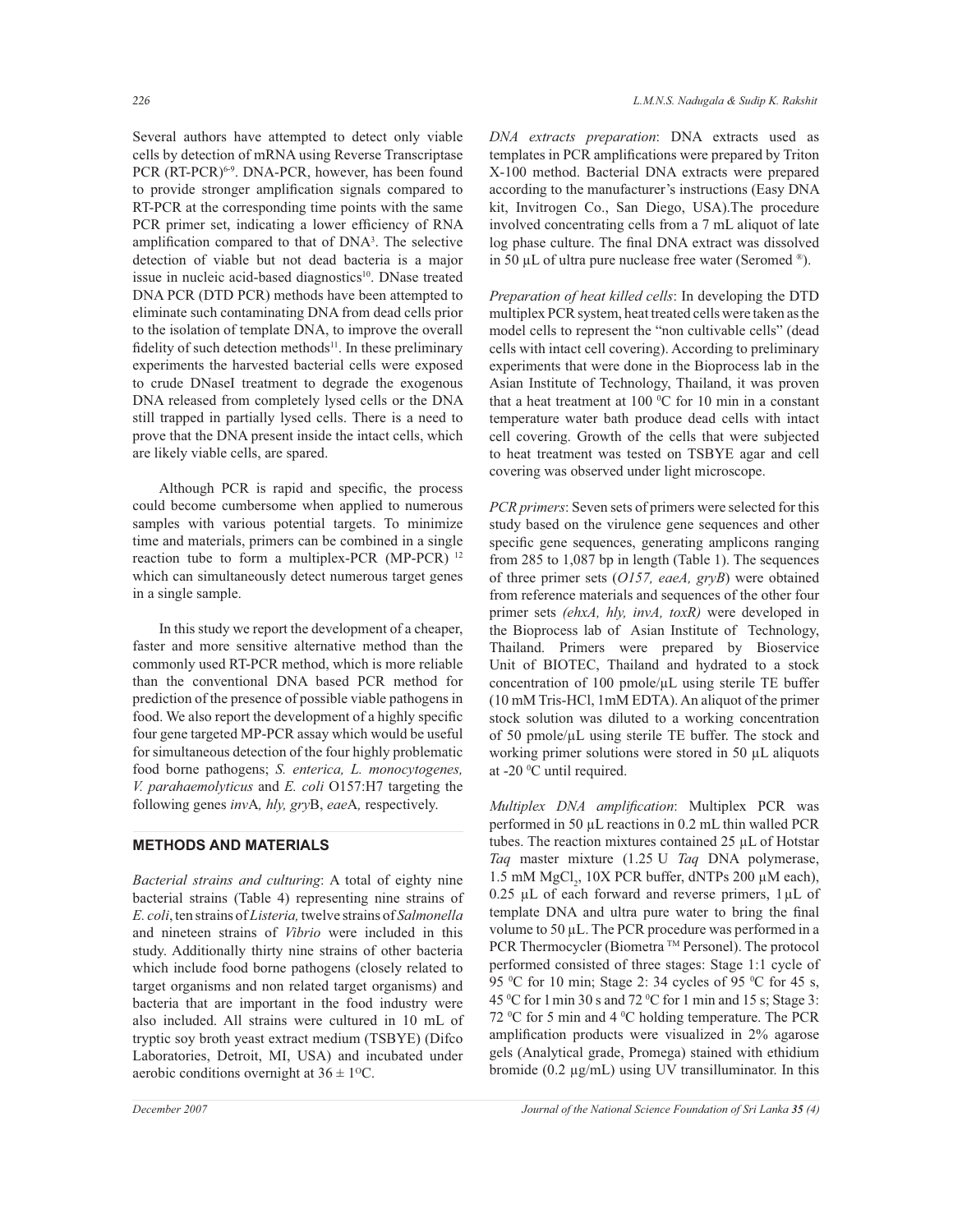| Species             | Target gene   | PCR primers' sequences $(5' - 3')$  | Product size | Reference |
|---------------------|---------------|-------------------------------------|--------------|-----------|
| E. coli Q157:H7     | $ehxA$ gene   | ehxA1: TCT GAG CAG CTT AAC CAG CT   | 398 bp       | 13        |
|                     |               | ehxA2: GAT TCA AGC TGC TTA GCT CG   |              |           |
|                     | eae gene      | 0157-F: CAG GTC GTC GTG TCT GCT AAA | $1,087$ bp   | 14        |
|                     |               | 0157-F: TCA GCG TGG TTG GAT CAA CCT |              |           |
|                     | $*$ nt 27-410 | eae A1:GAC CCG GCA CAA GCA TAA GC   | 384 bp       | 15        |
|                     | of eaeA gene  | eae A2: CCA CCT GCA GCA ACA AGA GG  |              |           |
| L.monocytogenes     | h/v           | hly1: TAT ACC ACG GAG ATG CAG TG    | 482 bp       | 13        |
|                     | gene          | hly2: GCC GAA GTT TAC ATT CAA GC    |              |           |
| S. enterica         | invA gene     | invA1: TCT CTA CTT AAC AGT GCT CG   | 685 bp       | 13        |
|                     |               | invA2: TGG TAT AAG TAG ACA GGG CG   |              |           |
| V. parahaemolyticus | $toxR$ gene   | toxR1: TGT ACG ATT AGG AAG CAA CG   | 622 bp       | 13        |
|                     |               | toxR2: AAC GTA GCG TTC AAT GCA CT   |              |           |
|                     | gryB gene     | VP-F : CGG CGT GGG TGT TTC GGT AGT  |              |           |
|                     |               | VP-R : TCC GCT TCG CGC TCA TCA ATA  | $285$ bp     | 16        |

\* selected a region that is conserved between EPEC and STEC *E.coli*

 **Table 2:** Different combinations of primer sets tested in different multiplex PCR systems

| Multiplex system 1 | Multiplex system 2 | Multiplex system 3 | Multiplex system 4 |
|--------------------|--------------------|--------------------|--------------------|
| grvB(285 bp)       | grvB(285 bp)       | ehxA(398 bp)       | $h/v$ (482 bp)     |
| eae $A(384 bp)$    | $h/v$ (482 bp)     | $h/v$ (482 bp)     | $toxR$ (622 bp)    |
| $h/v$ (482 bp)     | invA(685 bp)       | $toxR$ (622 bp)    | invA(685 bp)       |
| invA(685 bp)       | 0157(1087 bp)      | invA(685 bp)       | 0157(1087 bp)      |

particular experiment four different combinations of primer sets (Table 2) were tested to obtain a well defined suitable multiplex PCR system with higher specificity towards target organisms, better separation of amplicons on gels and broader range of identification. Also two commercially available PCR master mix kits from Biorad and Qiagen were tested to detect the most suitable PCR master mix for industrial application in multiplex PCR detection systems.

*Preparation of liquid food extract*: Shrimps were shelled and whole meat was homogenized in a blender (National). 90 mL of TSBYE broth was added to 25 g of shrimp meat. Filtrate of boiled shrimp sample was taken as the liquid food extract.

*Sensitivity and specificity for primers*: The primers were tested for their sensitivity for simultaneous detection of *S. enterica, L. monocytogenes, V. parahaemolyticus* and *E. coli* O157:H7 in various concentrations  $(10^0-10^9)$ 

bacterial cells mL-1 of ultra pure water/liquid food extract). They were also tested for their specificity against 89 different strains of bacteria (Table 4) which included food borne pathogens (closely related to target organisms and non related organisms) and bacteria that are important in the food industry.

*DTD multiplex PCR amplification*: Developed DTD multiplex PCR system was tested for the conditions necessary for simultaneous detection of live target organisms and the ability to eliminate DNA that yield from dead cells. Live cells of three organisms were separately mixed with heat killed cells of one organism in ultra pure water and liquid food extract according to the matrix given in Table 3 and treated with 10 U of DNaseI enzyme for 1 h before extracting DNA by Triton X-100 methods. Extracted DNA was dissolved in 10 µL ultra pure water and multiplex PCR amplification was done as described in the previous section.

*Journal of the National Science Foundation of Sri Lanka 35 (4) December 2007*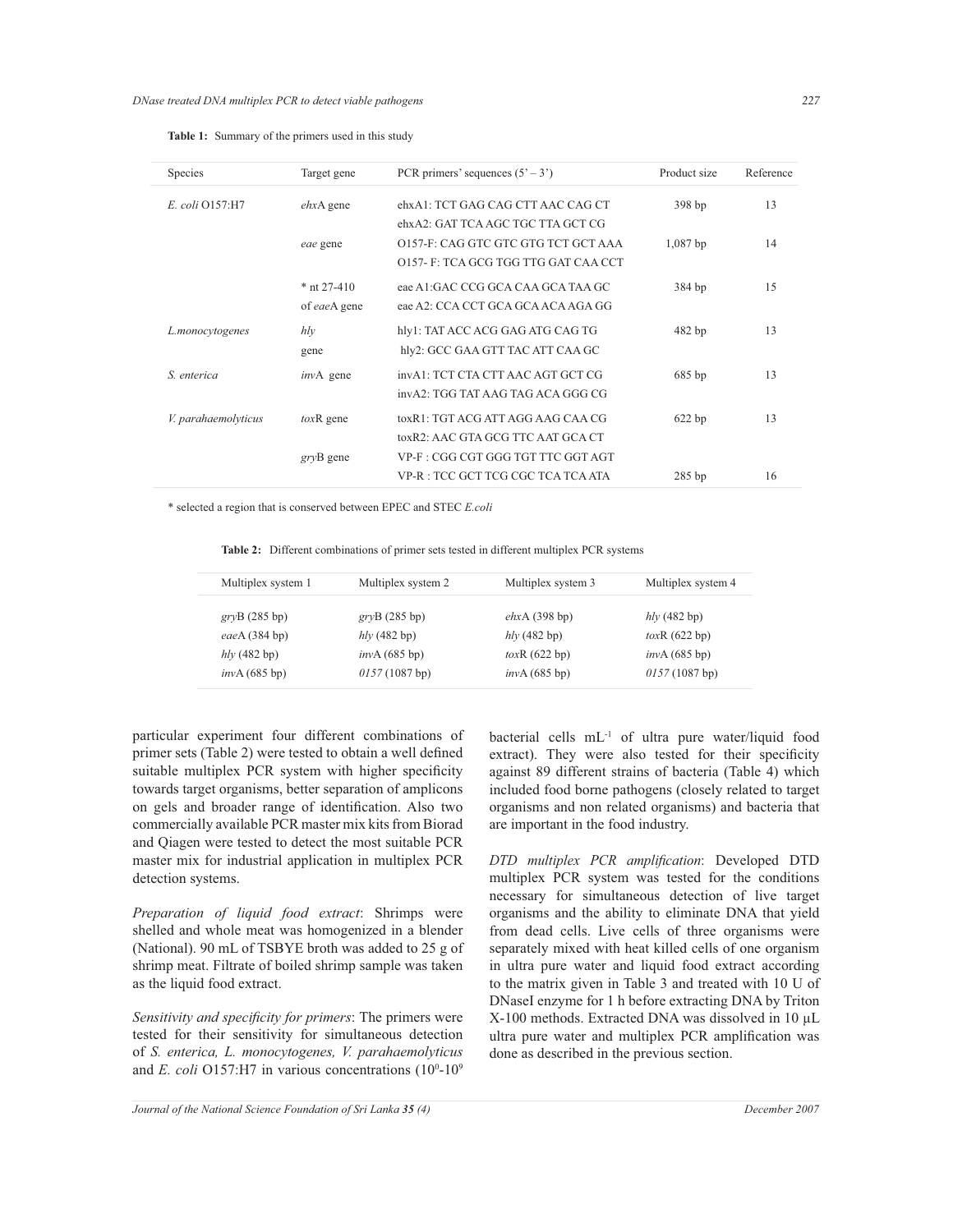(HKC) and live cells (LC) Bacterial strains Combination 1 Combination 2 Combination 3 Combination 4

Table 3: Different combinations of cells used in the experiment for testing sensitivity of DNaseI treated multiplex PCR for heat killed cells

| Bacterial strains   | Combination 1 | Combination 2 | Combination 3 | Combination 4 |
|---------------------|---------------|---------------|---------------|---------------|
| S. enterica         | <b>HKC</b>    | LC            | LC            | LC            |
| L. monocytogenes    | LC            | <b>HKC</b>    | LC            | LC            |
| E. coli O157:H7     | LC            | LC            | <b>HKC</b>    | LC            |
| V. parahaemolyticus | LC            | LC            |               | <b>HKC</b>    |

**Table 4:** Results of PCR specificity experiments with multiplex system against different food related micro-organisms

| S.No.   |                                      | PCR results      |                  |                   |                             |                   |                          |
|---------|--------------------------------------|------------------|------------------|-------------------|-----------------------------|-------------------|--------------------------|
|         | <b>Bacterial</b> strains<br>(Source) |                  |                  | Primers           |                             |                   |                          |
|         |                                      | gryB<br>(285 bp) | eaeA<br>(384 bp) | O157<br>(1087 bp) | $ehx\mathbf{A}$<br>(398 bp) | h l v<br>(482 bp) | invA<br>(685 bp)         |
| $1. \,$ | E. coli<br>(ATCC 25922)              | $\overline{a}$   | $\overline{a}$   | $\overline{a}$    | L,                          |                   | $\overline{\phantom{0}}$ |
| 2.      | E. coli (Wild type)<br>(AFRIMS)      |                  |                  |                   |                             |                   |                          |
| 3.      | E. coli (JM 109)<br>(BPT)            |                  |                  |                   |                             |                   |                          |
| 4.      | $E.$ coli. (DH5 $\alpha$ )<br>(BPT)  |                  |                  |                   |                             |                   |                          |
| 5.      | E. coli O157:H7<br>(ATCC 43890)      |                  | $^{+}$           |                   |                             |                   |                          |
| 6.      | E. coli (Rosetta)<br>(BPT)           |                  |                  |                   |                             |                   |                          |
| 7.      | E. coli (TISTR 73)                   |                  |                  |                   |                             |                   |                          |
| 8.      | E. coli (Wild type)<br>(Mahidol)     |                  |                  |                   |                             |                   |                          |
| 9.      | E. coli                              |                  |                  |                   |                             |                   |                          |
| 10.     | L. monocytogenes<br>(ATCC 35152)     |                  |                  |                   |                             |                   |                          |
| 11.     | L.monocytogenes<br>(DMST 17303)      |                  |                  |                   |                             |                   |                          |
| 12.     | L. monocytogenes<br>(DMST 4553)      |                  |                  |                   | ÷                           |                   |                          |
| 13.     | L. innocua<br>(DMST 9011)            |                  |                  |                   | $\overline{a}$              |                   |                          |
| 14.     | L. grayi<br>(DMST 15840)             |                  |                  |                   |                             |                   |                          |
| 15.     | L. welshimeri (DMST 10828)           |                  |                  |                   |                             |                   |                          |
| 16.     | L. solanaceae                        |                  |                  |                   |                             |                   |                          |
| 17.     | L. murrayi<br>(DMST 4580)            |                  |                  |                   |                             |                   |                          |
| 18.     | L. ivonivii<br>(DMST 9012)           |                  |                  |                   |                             |                   |                          |

*December 2007 Journal of the National Science Foundation of Sri Lanka 35 (4)*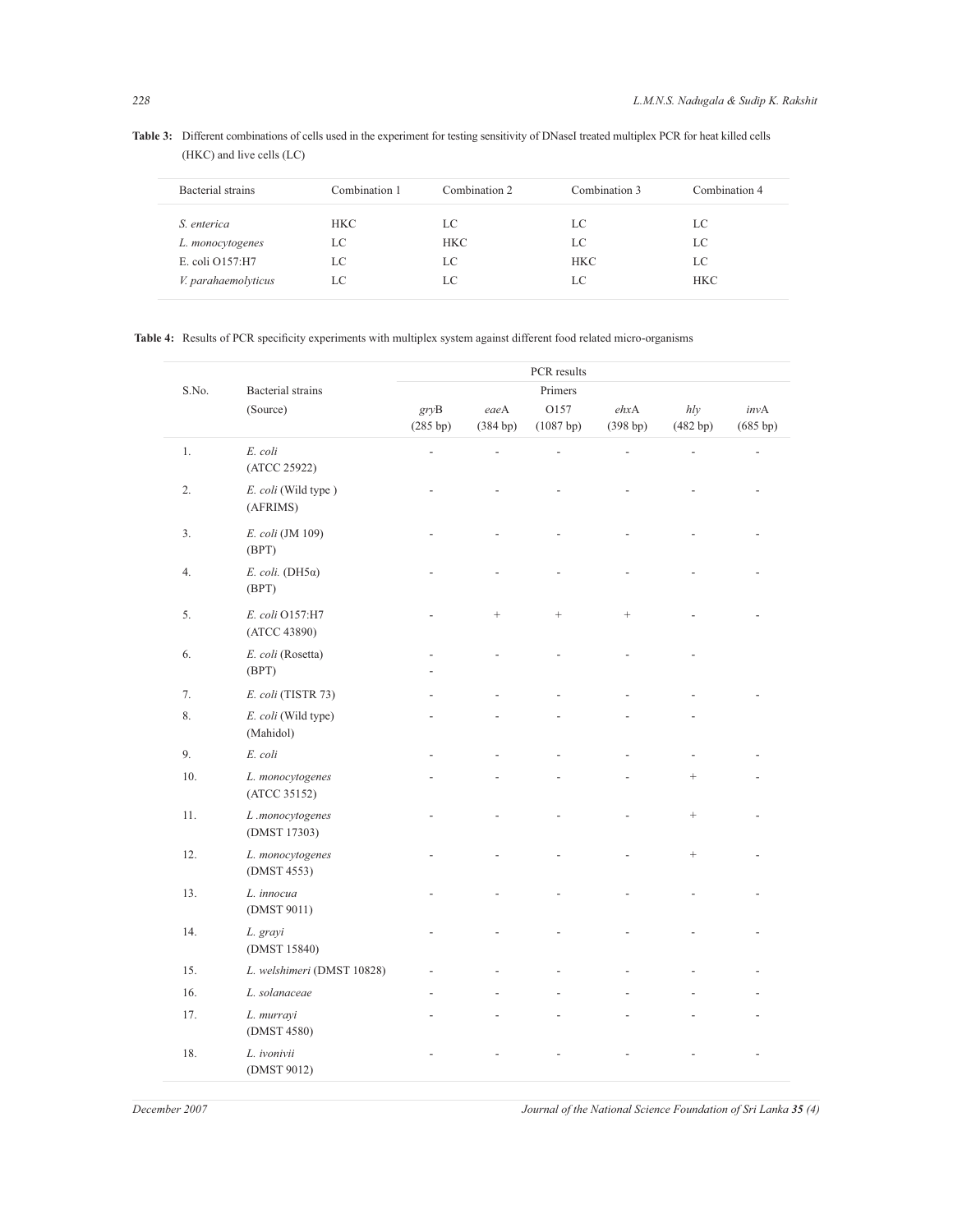*DNase treated DNA multiplex PCR to detect viable pathogens 229*

| S.No. | <b>Bacterial</b> strains<br>(Source)             | PCR results<br>Primers |          |                   |          |          |                 |
|-------|--------------------------------------------------|------------------------|----------|-------------------|----------|----------|-----------------|
|       |                                                  | gryB                   | eaeA     | ehxA              | hly      | invA     |                 |
|       |                                                  | (285 bp)               | (384 bp) | 0157<br>(1087 bp) | (398 bp) | (482 bp) | (685 bp)        |
| 19.   | L. seeligeri<br>(DMST)<br>S. enterica            | L,                     |          |                   |          |          |                 |
| 20.   | Serovar Typhimurium<br>(ATCC 14028)              |                        |          |                   |          |          | $\! + \!\!\!\!$ |
| 21.   | Serovar Typhimurium<br>(ATCC 13311/TISTR 292)    |                        |          |                   |          |          | $\! + \!\!\!\!$ |
| 22.   | Serovar Typhimurium<br>(DMST 15674)              |                        |          |                   |          |          | $\! + \!\!\!\!$ |
| 23.   | Serovar Typhimurium<br>(ATCC 19430)              |                        |          |                   |          |          | $+$             |
| 24.   | Serovar Choleraesuis<br>(ATCC 10708 / DMST 8014) |                        |          |                   |          |          | $\! + \!\!\!\!$ |
| 25.   | Serovar Paratyphi A<br>(DMST 15673)              |                        |          |                   |          |          | $\! + \!\!\!\!$ |
| 26.   | Serovar Enteritidis<br>(DMST 15676)              |                        |          |                   |          |          |                 |
| 27.   | Serovar Paratyphi B<br>(DMST 7090)               |                        |          |                   |          |          | $^{+}$          |
| 28.   | Salmonella sp.<br>(TISTR 96)                     |                        |          |                   |          |          |                 |
| 29.   | Salmonella sp.<br>(Burapha)                      |                        |          |                   |          |          | $\! + \!\!\!\!$ |
| 30.   | Salmonella sp<br>(Burapha)                       |                        |          |                   |          |          | $\! + \!\!\!\!$ |
| 31.   | Salmonella sp.<br>(Burapha)                      |                        |          |                   |          |          | $^+$            |
| 32.   | Salmonella sp.<br>(Burapha)                      |                        |          |                   |          |          | $\! + \!\!\!\!$ |
| 33.   | V. parahaemolyticus<br>(AFRIMS-BH01-0124)        | $^+$                   |          |                   |          |          |                 |
| 34.   | V. parahaemolyticus<br>(Burapha 1)               | $^{+}$                 |          |                   |          |          |                 |
| 35.   | V. parahaemolyticus<br>(Burapha 2)               | $\! + \!$              |          |                   |          |          |                 |
| 36.   | V. parahaemolyticus<br>(Burapha 3)               | $\! + \!$              |          |                   |          |          |                 |
| 37.   | V. parahaemolyticus<br>(DMST 15285)              | $\! + \!\!\!\!$        |          |                   |          |          |                 |
| 38.   | V. alginolyticus<br>(DMST 14800)                 |                        |          |                   |          |          |                 |
| 39.   | V. cholerae O139<br>(AFRIMS)                     |                        |          |                   |          |          |                 |
| 40.   | V. cholerae (Ogawa)<br>(AFRIMS)                  |                        |          |                   |          |          |                 |

*Journal of the National Science Foundation of Sri Lanka 35 (4) December 2007*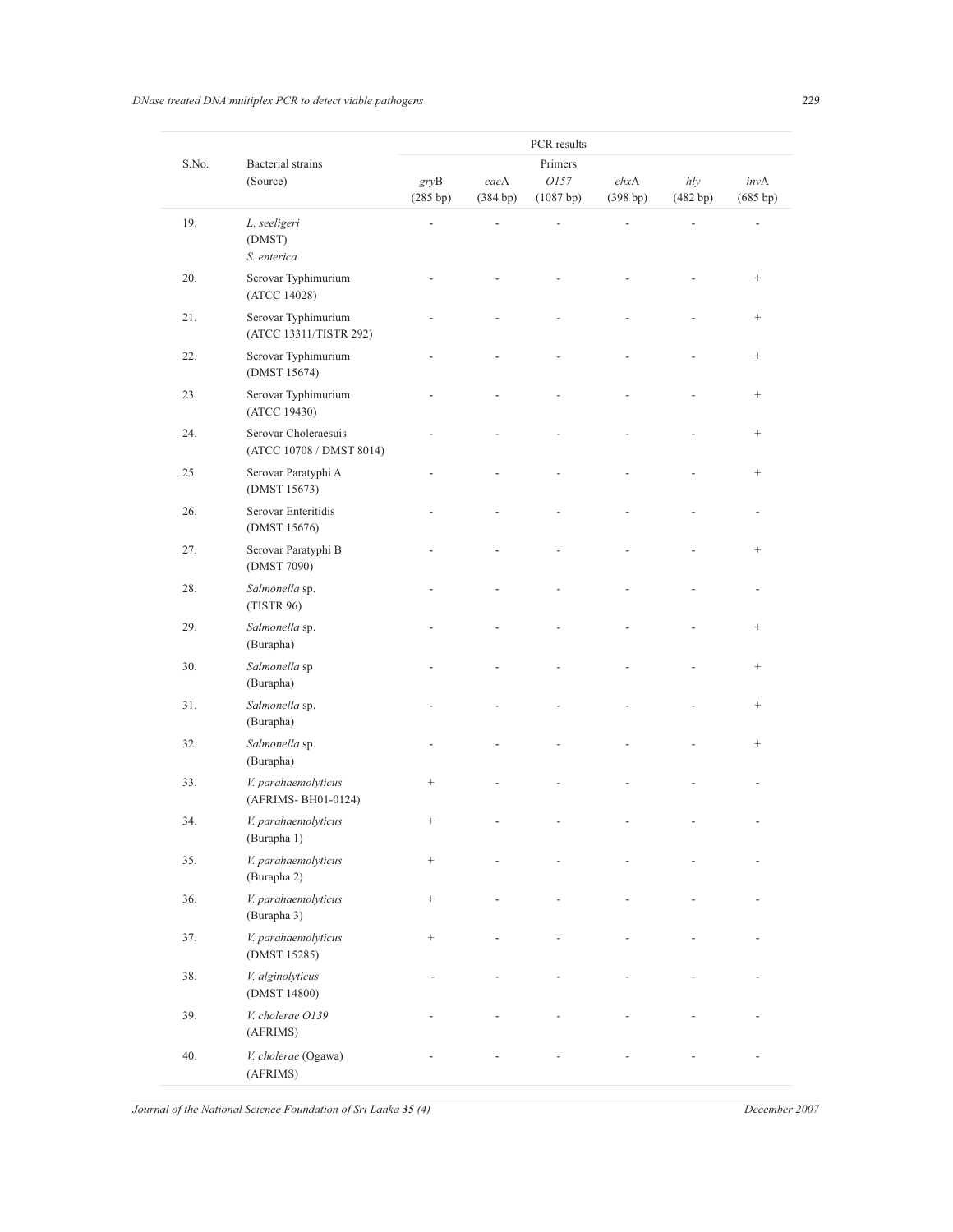| S.No. | Bacterial strains                     |                          | PCR results<br>Primers   |                   |                  |                          |                          |
|-------|---------------------------------------|--------------------------|--------------------------|-------------------|------------------|--------------------------|--------------------------|
|       | (Source)                              | gryB<br>(285 bp)         | eaeA<br>(384 bp)         | O157<br>(1087 bp) | ehxA<br>(398 bp) | h/v<br>(482 bp)          | invA<br>(685 bp)         |
| 41.   | V. cholerae (Inaba)<br>(AFRIMS-56190) |                          |                          |                   |                  |                          | $\overline{\phantom{0}}$ |
| 42.   | V. vulnificus (Biotype 1)             | $\overline{a}$           |                          |                   |                  |                          | $\overline{\phantom{a}}$ |
| 43.   | V. vulnificus (Biotype 2)             | $\overline{\phantom{a}}$ | $\overline{\phantom{a}}$ |                   |                  | $\overline{\phantom{a}}$ | $\overline{\phantom{a}}$ |
| 44.   | V. vulnificus<br>(DMST 5852)          | $\overline{a}$           |                          |                   |                  |                          | $\overline{\phantom{0}}$ |
| 45.   | V. harvey<br>(KCTC 2717)              |                          |                          |                   |                  |                          |                          |
| 46.   | $V$ .campbelli<br>(Mahidol)           |                          |                          |                   |                  |                          |                          |
| 47.   | Vibrio sp.<br>(Burapha)               | $^{+}$                   |                          |                   |                  |                          |                          |
| 48.   | Vibrio sp.<br>(Burapha)               | $^{+}$                   |                          |                   |                  |                          |                          |
| 49.   | Vibrio sp.                            | $^{+}$                   | $\overline{a}$           |                   |                  |                          |                          |
| 50.   | Vibrio sp.<br>(Burapha)               | $\! +$                   | $\overline{a}$           |                   |                  | $\overline{a}$           | $\overline{a}$           |

a In addition to the bacterial strains listed in this table , we also obtained negative PCR results for all the above six PCR primer sets for the following bacterial strains: *Shigella dysenteriae* (AFRIMS 102/2), *Sh. dysenteriae* (Burapha), *Sh .boydii* (AFRIMS), *Sh. sonnei* (ATCC 25931), *Sh. sonnei* (Burapha), *Sh. flexineri* (ATCC 12022), *Sh. flexineri* (Burapha), *Klebsiella oxytoca* (AFRIMS), *Klebsiella pneumoniae*  (ATCC 13883), *Klebsiella pneumoniae* (Burapha), *Staphylococcus aureus* (ATCC 13565/TISTR 29), *Staphylococcus aureus* (ATCC 25923), *Staphylococcus aureus* (ATCC 2913), *Streptococcus pyogenes* (ATCC 19615), *Streptococcus pyogenes* (Burapha), *Bacillus cereus* (ATCC 11778/TISTR 686), *B. circulans* (ATCC 9995/TISTR 906), *B. subtilis* (TISTR 25), *B. stearothermophilis* (UPCC116/CSIRO (FS 1518)), *Enterococcus faecalis* (ATCC 19433), *Enterobacter amnigenus* (AFRIMS), *Enterobacter aerogenes* (ATCC 13048), *Enterobacter*  (ATCC 23355), *Pseudomonas aeruginosa* (ATCC 27853), *P. stutzeri* (AFRIMS), *P. putida* (Mohidol), *P. deminuta* (BPT), *Flavobacterium colomnare* (Burapha), *Flavobacterium* sp. (Burapha), *Serratia marcesseus* (Burapha), *Edwardsiella tarda*  (Burapha), *Haemophilus influenzae* (AFRIMS), *Corynebacterium glutamicum* (ATCC 21475), *Lactobacillus plantarum* (TISTR 541), *L. casei*  (TISTR 1463), *L. brevis* (TISTR 855), *L. lactis* (TISTR 1464), *L. acidophilus* (TISTR 1338), *Aeromonas hydrophila* (Burapha)

- **b** AFRIMS Armed Forces Research Institute of Medical Sciences, ATCC American Type culture collection, BPT Bioprocess Technology culture collection, DMST - Department of Medical Sciences, Thailand, KCTC - Korean Collection for Type Cultures, Burapha - Burapha University culture collection, Mahidol - Mahidol University culture collection.
- $c$  (+) presence of expected PCR product; (-) absence of expected PCR product

# **RESULTS**

#### **Multiplex DNA amplification**

Theoretical melting temperatures of all the primers used ranged from 45 to 55 °C. Therefore individual PCR reactions were carried out at three different temperatures (45  $^{\circ}$ C, 50  $^{\circ}$ C, and 55  $^{\circ}$ C) (gel pictures not given). At the three tested annealing temperatures all the primers produced PCR products. However at the annealing temperature of  $45\degree\text{C}$  all the primers gave better amplification and the PCR bands showed the highest intensity. Hence the annealing temperature of  $45 \degree C$ was used in the multiplex system as well (gel pictures not given). Multiplex system 1 gave the expected PCR products for all four target organisms and the amplicons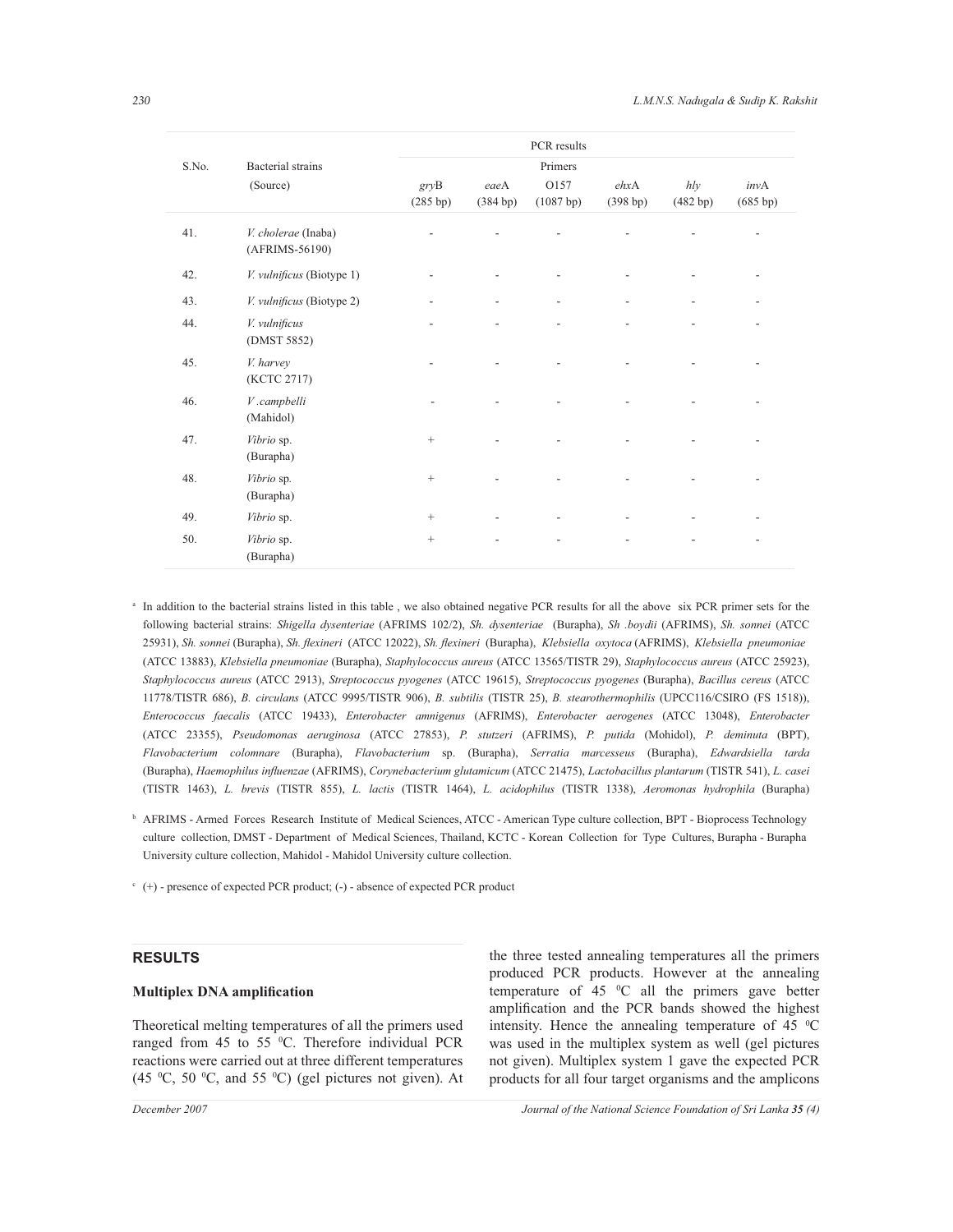were well separated on the 2% agarose gel. Multiplex system 2 also gave four amplicons, but one of the four bands was an unexpected band (200 bp approximately) which may be a result of misamplification. Multiplex system 2 did not produce the expected band for *E. coli* O157:H7 at the size of 1,087 bp. Multiplex system 3 also gave the expected PCR products for the target organisms, but separation of bands was not very clear. Multiplex system 4 yielded only three prominent expected bands. This system also did not yield the PCR product expected for *E. coli* O157:H7 at the size of 1,087 bp but there were some faint extra bands presented in the gel due to misamplification. In both multiplex systems (2 and 4) that used *O157* primer pair for detection of *E. coli* O157:H7 the expected PCR amplicon was not produced. This may be due to primer-dimer formation. Based on the results of these experiments multiplex systems 2, 3, 4 were not chosen for further studies. Multiplex PCR system 1 was developed with four primer pairs namely *gryB, eaeA, hly*  and *invA.*

 The efficiency of amplification was ideal in the tested extension temperatures of 72 °C and 74°C. Commercial PCR master mix kits from Qiagen and Biorad gave amplification products under all tested conditions. The intensity of the PCR products was higher with Qiagen PCR master mix kit than with Biorad kit when other parameters were kept constant. Hence the Qiagen PCR master mix kit was used for further studies.

## **Sensitivity and specificity of primers**

The main objective of the sensitivity test was to find the minimum detectable level of cells of target organism from pure cultures and from liquid food extracts. It should be noted here that theoretically PCR based methods are



**Figure 1:** Sensitivity of developed multiplex PCR system on different cell counts of bacteria from pure cultures.

Lane M: 100 bp molecular size marker. Lane 1-9: *E.coli* O157:H7, *L. monocytogenes, V. parahaemolyticus* and *S. enterica* multiplex PCR products with known concentration (10<sup>8</sup> -1 cells).

expected to yield good results even if a single DNA is present. However, efficiency of extraction of DNA, the efficiency with which primers interact with the template at low concentrations, the random chances of occurrence in the diluted test samples etc. make this difficult. This is also pointed out by the fact that enrichment media is required in the conventional plate count method. According to the results of gel electrophoresis (Figures 1 and 2) it is clear that this system is able to detect a minimum level of  $10<sup>2</sup>$  cells of all target organisms from pure cultures. The cell level  $10<sup>1</sup>$  also produced very faint bands which were not clearly documented by the available gel documentation system. However, in industrial applications this will be a better starting point which can be reconfirmed by the reamplification of PCR products or by use of conventional methods if needed.

 Specificity of the developed multiplex PCR method was checked against 89 strains of bacteria. Some of the strains were either closely related to target bacteria, not related to target bacteria or related to other food industry bacteria. Results of this experiment are given in Table 4. None of the specific primer pairs gave cross amplification with the other organisms tested to date. In the case of *eaeA* primer of *E. coli* it produced an amplicon with a size of 384 bp with the *E. coli* O157:H7 strain. It also produced a prominent band with other *E. coli* strains which has a size of between  $400 - 500$  bp. These results were due to the reason that *eaeA* primer pair targets a region that is conserved between enteropathogenic and shiga toxigenic *E. coli* strains<sup>15</sup>. This primer will help the detection of a wide range of diarrheagenic *E. coli* which are human pathogens. If further confirmation is needed with *E. coli* O157:H7 strain reconfirmation can be done with *ehxA* and O157 primer sets which are highly specific to *E. coli* O157:H7. The specific primer (*hly* primers)



**Figure 2:** Sensitivity of developed multiplex PCR system on different cell counts of bacteria on shrimp.

Lane M: 100 bp molecular size marker. Lane 1-10: *E.coli* O157:H7, *L. monocytogenes, V. parahaemolyticus* and *S. enterica* multiplex PCR products with known concentration  $(10^9 - 1 \text{ cells})$ . Lane M: 100b bp molecular size marker.

*Journal of the National Science Foundation of Sri Lanka 35 (4) December 2007*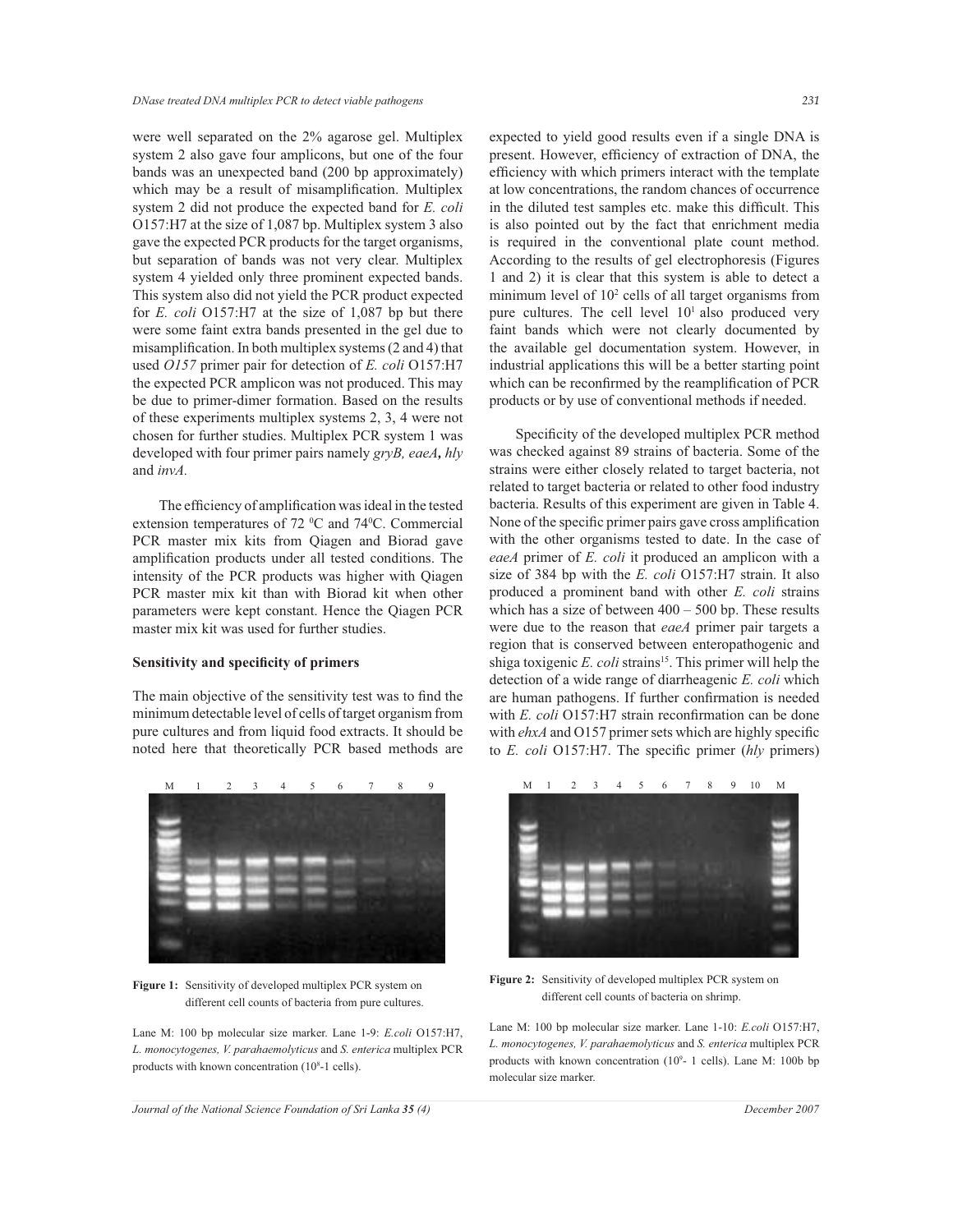

**Figure 3:** Sensitivity of developed DTD multiplex PCR system on different cell combinations (see Table 3) of target bacteria from pure cultures.

Lane M: 100 bp molecular size marker. Lane 1: Live cells of four bacteria with DNaseI treatment, Lane 2: live cells of four bacteria with out DNaseI treatment, Lane 3: Combination 1 with DNaseI treatment, lane 4: Combination 2 with DNaseI treatment, Lane 5: Combination 3 with DNaseI treatment, Lane 6: Combination 4 with DNaseI treatment, Lane 7: Heat killed cells of four bacteria with DNaseI treatment, Lane 8: Heat killed cells of four bacteria without DNaseI treatment, Lane 9: PCR negative control. Lane M: 100 bp molecular size marker.

used to detect *L. monocytogenes* was also confirmed to be highly specific in the developed multiplex PCR system. It did not show any cross amplification with other bacteria tested in the study. The primer pair produced the expected band of 482 bp size only with the tested strains of *L. monocytogenes*. The primer pair *(inv*A*)* used for detection of *Salmonella* is specific to the species *enterica.* Species *enterica* includes several serovars. Most of these serovars are human pathogens which cause salmonellosis. The multiplex system was tested against six know serovars of *Salmonella enterica* species and five other unidentified *Salmonella* species. Except serovars Enteritidis all the other serovars gave the expected PCR product 685 bp. Theoretically serovar Enteritidis also should produce the PCR product as the primer pair is specific to species *enterica.* Negative result may be due to the degradation of extracted DNA which could not be reconfirmed. All the unidentified *Salmonella* species produced the expected PCR product (685 bp) which helps to confirm that they belong to species *enterica.* The primer pair *invA* was also tested with different species of *Shigella* that is closely related to *Salmonella*. None of the *Shigella* species tested gave PCR products. As the original paper reported<sup>16</sup> the primer pair *gryB* is highly specific to *V. parahaemolyticus.* It did not show any cross amplification with the other micro-organisms tested in the study. The primer pair is specific enough to differentiate between *V. parahaemolyticus* and *V. alginolyticus* which are reported to be closely related*.*  All the unidentified *Vibrio* species showed the expected



**Figure 4:** Sensitivity of developed DTD multiplex PCR system on different cell combinations (see Table 3) of target bacteria on shrimp.

Lane M: 100 bp molecular size marker, Lane 1: Combination 1 with DNaseI treatment, Lane 2: Combination 2 with DNaseI treatment, Lane 3: Combination 3 with DNaseI treatment, Lane 4: Combination 4 with DNaseI treatment, Lane M: 100 bp molecular size marker.

PCR product (285 bp) which confirms that they belong to species *parahaemolyticus.* Specificity of the developed multiplex system was tested with many other unrelated food borne pathogens and other food industry related micro-organisms. None of them produced any kind of PCR product. This confirms the specificity of the developed multiplex system.

# **DNase Treated DNA (DTD) multiplex PCR amplification**

This experiment was conducted to test the ability of developed DTD multiplex PCR system to detect live cell DNA of target organisms and simultaneously digest the DNA in dead cells. The cell count was fixed at 5\*10<sup>7</sup> cells/100 µl for DNaseI treatment. The result in the Figures 3 and 4 show the ability of developed DTD multiplex PCR system to detect live cell DNA and the ability to remove the DNA that yield from dead cells which are represented by heat killed cells in this system.

#### **DISCUSSION**

The DTD multiplex system with pure cultures and artificially spiked food samples gave expected results and did not show any kind of inhibitory effect with the shrimp samples. The DNaseI treatment (10 U, one hour) is able to remove DNA yielding from  $5 \times 10^7$  of dead cells, which is far beyond the expected level of cells in natural food systems. The results of the developed